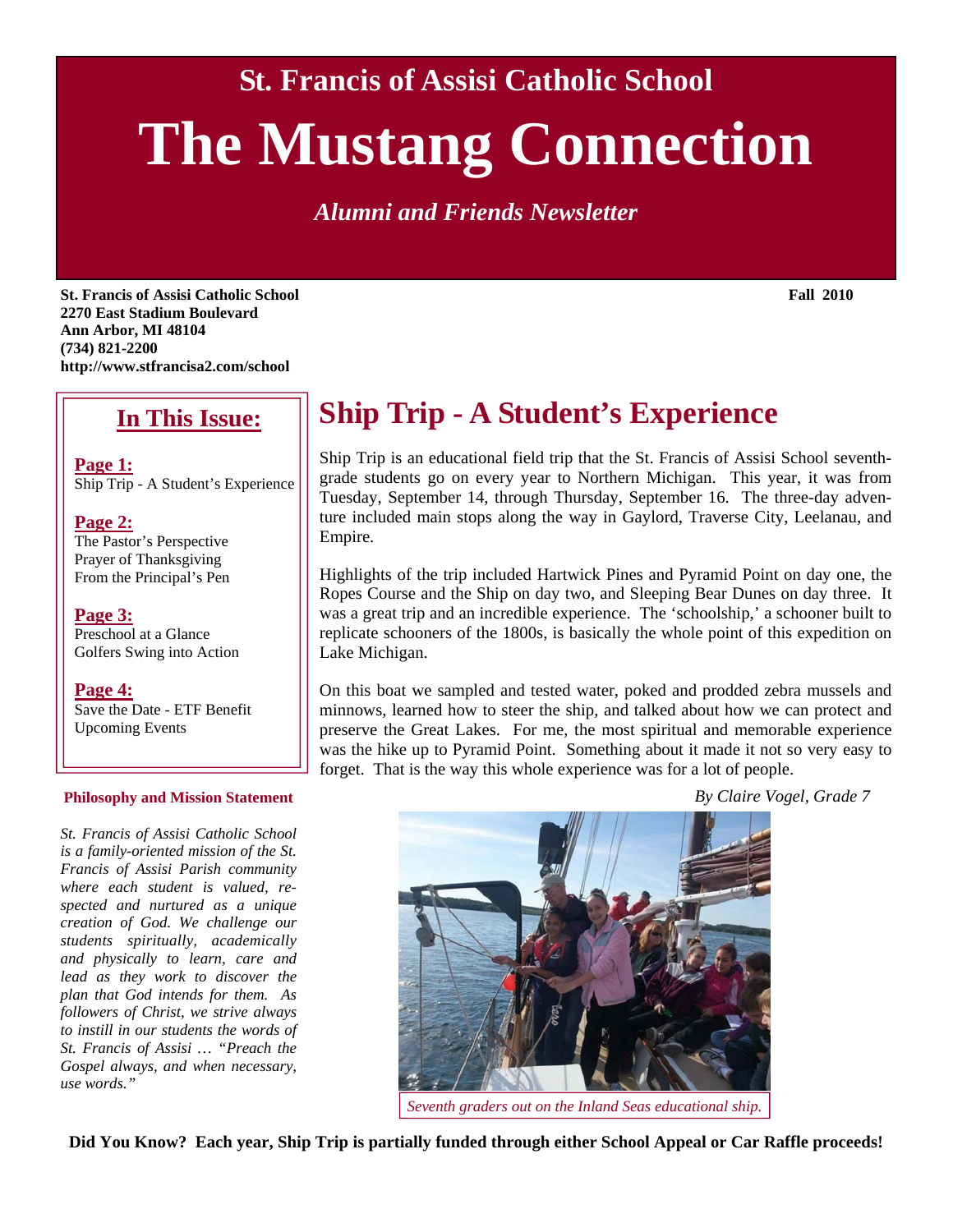### **The Pastor's Perspective**





The season of autumn is upon us. Here in Michigan, we are surrounded by colorful scenery, which helps us reflect on the beauty in our lives. This season is also one of harvest and abundance, when we reap what we have sown.

Now, after months of summertime preparation, the faculty and staff at St. Francis of Assisi School are educating hundreds of children for the future. Each and every day they work through their vocation to positively influence our students and inspire their minds, their consciences, and their hearts and souls. In a society that is intertwined with "isms" - individualism, hedonism, minimalism and consumerism, we are all challenged to sow seeds of our Catholic philosophy in our young people. That is integral to the teachings at St. Francis of Assisi School.

Our doors are open at St. Francis of Assisi School and the 2010-2011 school year is actively underway. We welcome every child and family that desires a Catholic education and we are grateful to our loyal and generous friends who help us provide that priceless gift to so many. The faith formation and academic experiences we provide are valuable seeds that can last a person a life time. That is our purpose … that is our prayer.

Take time to celebrate this bountiful season as well as special moments in every day. May you and your family be blessed with God's love and grace.

Most Sincerely,

Fr. Jim McDougall Pastor

#### **Prayer of Thanksgiving**

*Almighty Father, you are lavish in bestowing all your gifts, and we give you thanks for the favors you have given to us. In your goodness you have favored us and kept us safe in the past. We ask that you continue to protect us and to shelter us in the shadow of your wings. We ask this through Christ our Lord. Amen.* 

# **From the Principal's Pen**





Our school year is off to an excellent start with 420 students enrolled in kindergarten through eighth grade and an additional 28 pre-K students. We are grateful that we are able to keep our enrollment steady amidst the struggles that many schools are experiencing due to the economy.

"How is St. Francis of Assisi School able to maintain enrollment?" This was one of the many questions the Accreditation Visiting Team asked us when they spent two full days observing, interviewing and verifying our documentation on October 6th and 7th. The re-Accreditation, by the Michigan Association of Non-Public Schools, takes place every seven years; however, the process of writing the self-study begins a year earlier. The faculty and staff spent hundreds of hours working on the self-study consisting of 12 different standards, plus 13 different curriculum areas. It has been a powerful and enriching process as we worked to accurately portray the many strengths of our school and also the areas we need to focus our attention on to improve.

The presentation of the report was read on October 7th, and we were extremely pleased with the results. The Accreditation Team made special mention of the strong sense of our Catholic faith present throughout the curriculum and also noted how the students and teachers work together. We were commended for our level of collaboration and the use of Professional Learning Communities. We received especially positive comments about our student services with traveling folders and the development of the Achievement Team model for working with students with varying learning needs in a Catholic school. School Climate was mentioned for being Christ-centered and for integrating our faith throughout areas of the curriculum.

We are looking forward to receiving our written report in a few months. All in all, it was an incredibly inspiring experience for each of us as we continue our journey towards improvement.

In the Peace of Christ,

Ms. Sara Collins Principal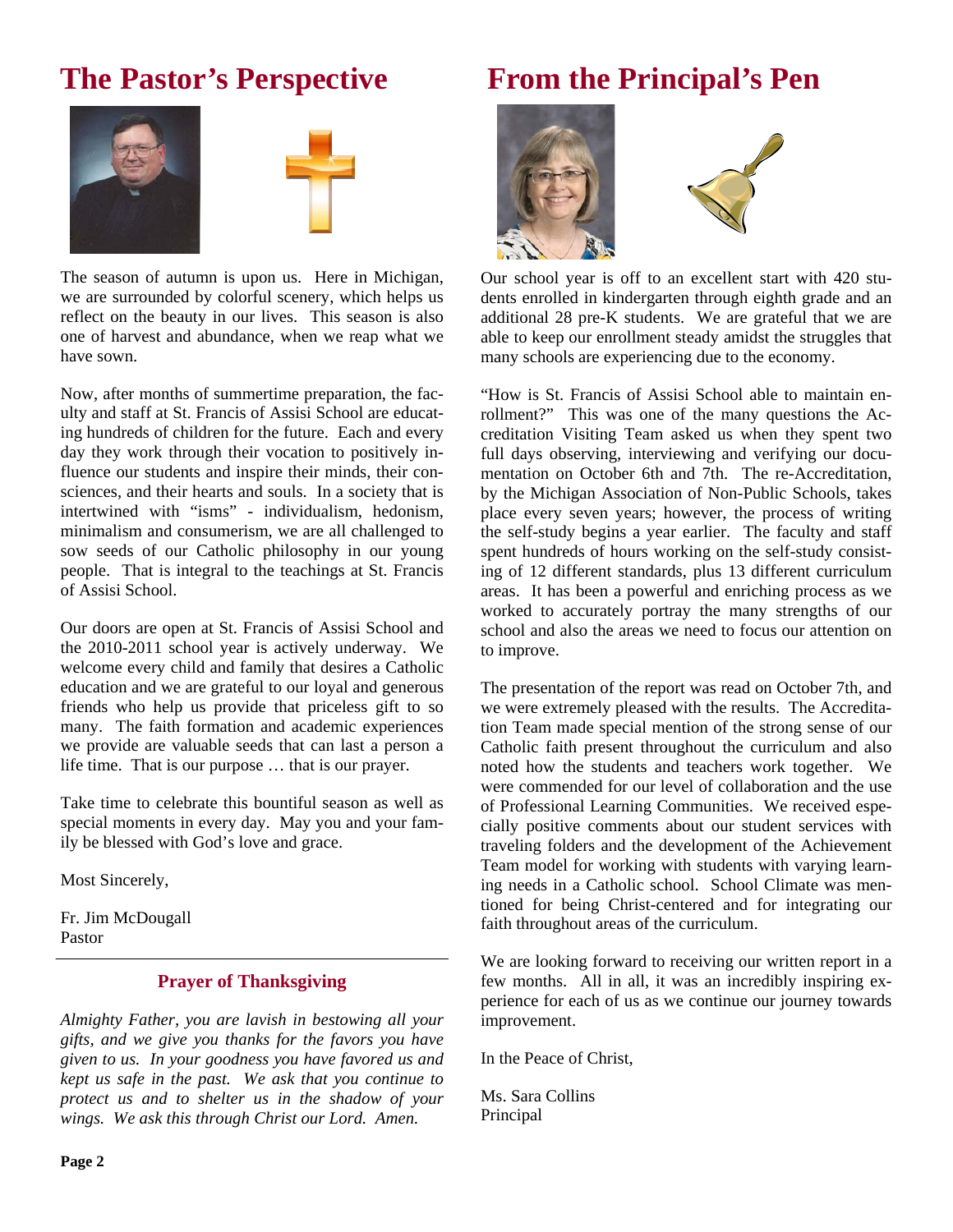## **Preschool at a Glance**

St. Francis of Assisi School's full-day preschool is now in its fourth year! This classroom serves 28 students who are four years old. Strong Catholic values are at the base of everything this classroom does to help these children grow to be kind and caring people.

The preschool classroom has a theme-based program that focuses on the religion curriculum **God Made the World.** Each week the classroom explores an aspect of the world that God has created. From family and friends to the seasons of the year to dinosaurs, this classroom is an active place with a lot of hands-on learning!

In addition to the weekly thematic program, preschool students go to weekly art, music, physical education, library and Spanish classes.

Three wonderful staff members work full time in this classroom. Lead Teacher Mrs. Patricia Strassburg is joined by Teacher Mrs. Emily Vigo and Preschool Aide Mrs. Lisa Bozzi.

Mrs. Emily (Carr) Vigo is a proud alumna of St. Francis of Assisi School. Following in mom's footsteps, all three of Mrs. Vigo's daughters are enrolled in St. Francis of Assisi School.



*Mrs. Vigo helps a student create a masterpiece.* 

# **Golfers Swing into Action**

The need for tuition assistance at St. Francis of Assisi School is ever present; this year, 22 families have been awarded financial help totaling \$66,150. Those figures will likely increase. The 1st Annual Tuition Assistance Golf Outing on September 21, at the Polo Fields Golf & Country Clubs, raised funds to help meet this important need. Ten foursomes took part in the enjoyable day!

# **Golfers Swing into Action**

*(continued)* 



*Chairman Ed Walsh (on left) in his foursome.* 

**7:00 a.m.** A hint of orange is seen in the distant sky. The sun is rising and the hum of golf carts is easily heard. For weeks, prayers have been said for fair weather today.

**7:15 a.m.** The first early bird volunteer arrives with a smile. Set-up begins and excitement brews!

**8:00 a.m.** Golfers enter the club house and start checking in. Continental breakfast is served; range balls are hit and friendly skins games arranged.

**9:30 a.m.** The sun is beaming and the sky is blue; golfers are ready for play to begin. Seated on carts, the participants are given an explanation of the game rules. Then, one by one, they drive away.

**1:30 p.m.** The first foursome finishes; nine others will soon follow. Scores are tabulated and anticipation for game winners looms in the air. The temperature soars to nearly 90 degrees.

**2:00 p.m.** Grilling begins and lunch is served. Prizes are awarded and stories are shared. A celebratory ambiance is everywhere.

**4:00 p.m.** The day winds down leaving lots of fun memories. Everyone has time now to practice swings and putts and recruit foursomes for next year!

St. Francis of Assisi School is sincerely grateful to Chairman Ed Walsh as well as Doug DeFord and Dave Schroeter for their leadership with this special event. Thanks, too, to Patrice Deutschmann, John and Theresa Ewald, Julie Fantone, Doris Filisko, Kristy Huige, Steve Lavender, Cathy Nichols, Paul Ward, and Rick Worcheck for volunteering on game day. Because of the participation and support of so many people, the 1st Annual Tuition Assistance Golf Outing raised nearly \$7,000 in projected net proceeds.